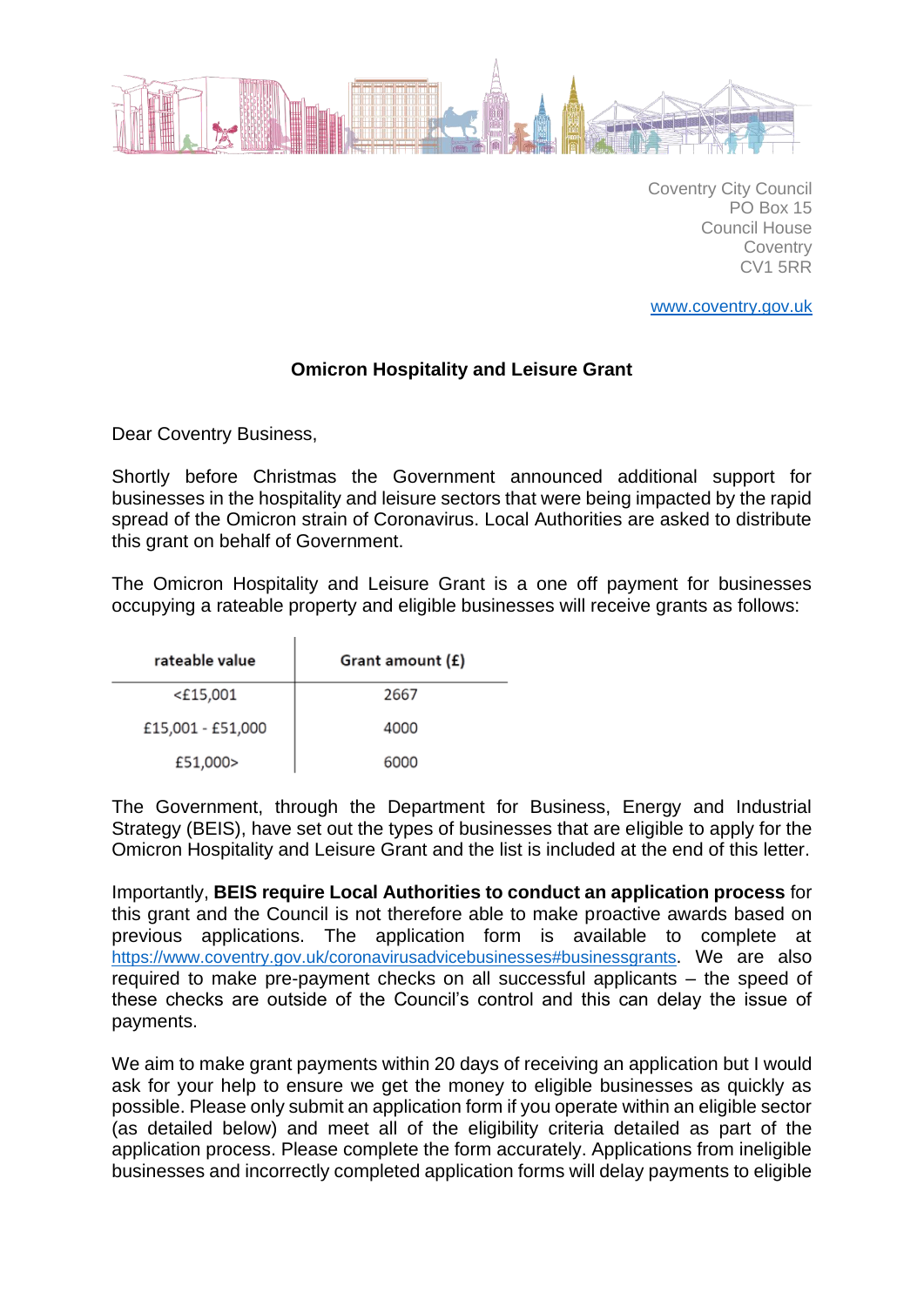

businesses. Please only contact us if it is absolutely necessary – time spent answering telephone calls and responding to emails reduces our available capacity to process grant payments.

Thank you in advance for your help and we will endeavour to get much needed support to you as quickly as possible.

BEIS require the application process to close on 28 February 2022 and we must pay all grants by 31 March 2022.

Yours faithfully,

Barrie Strain Head of Revenues and Benefits